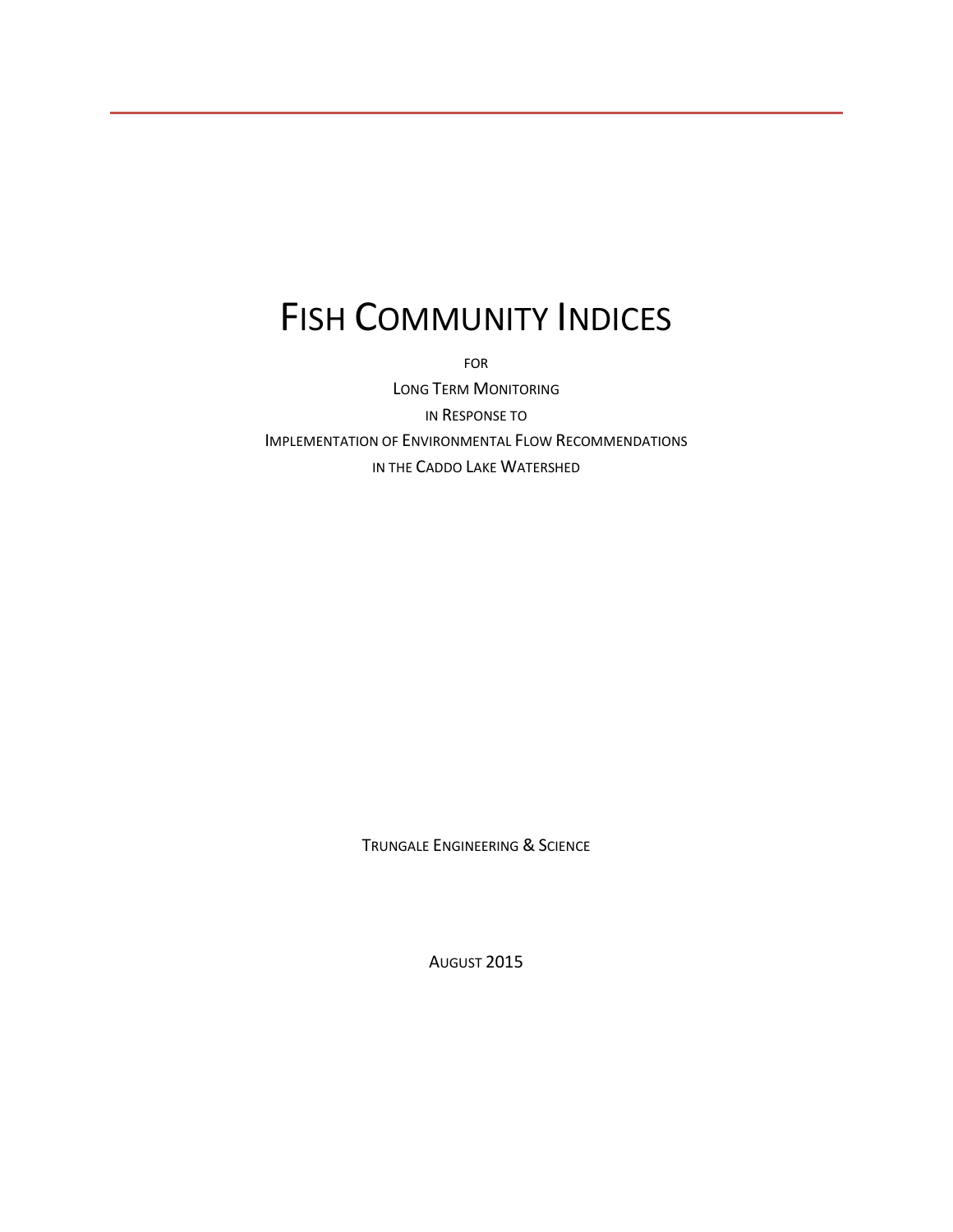# TABLE OF CONTENTS

## **TABLES**

[Table 1 Trends in reproductive guilds in terms of relative abundances. \(Pelagophils: Obligate riverine species,](#page-5-1)  [broadcast-pawn buoyant eggs within current, Lithophils: Includes most centrarchidae, spawn elliptical egg](#page-5-1)  [envelopes over rock or gravel nests.\)............................................................................................................................5](#page-5-1)

## **FIGURES**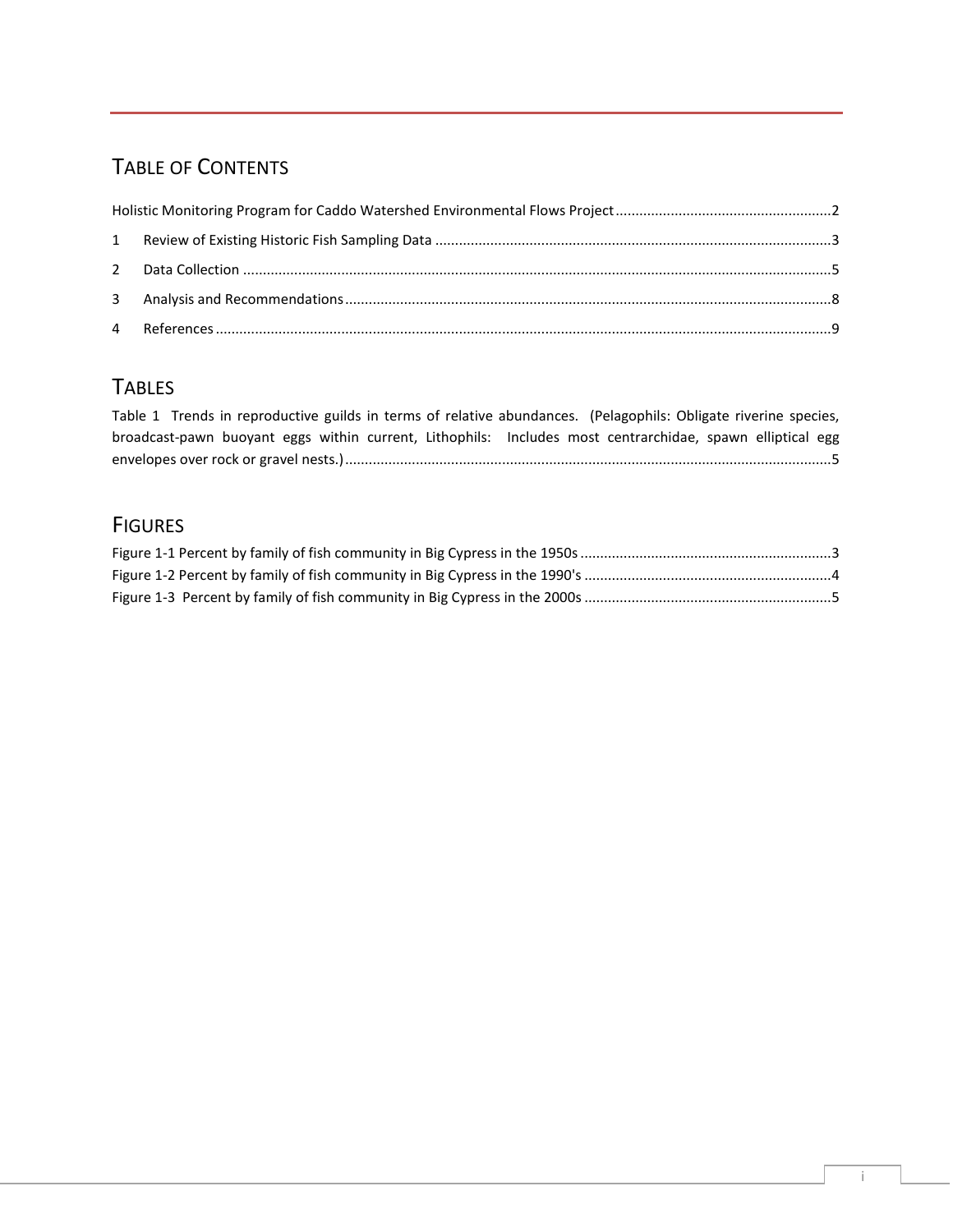#### <span id="page-2-0"></span>**Holistic Monitoring Program for Caddo Watershed Environmental Flows Project**

The Caddo Lake Institute (CLI) initiated the environmental flows project ("Project") to restore and protect healthy flows in the Caddo Lake watershed and larger Cypress Basin in 2004 as part of the Sustainable River Project (SRP) (a cooperative program between the U.S. Army Corps of Engineers (USACE) and the Nature Conservancy (TNC)). The initial goal was to seek changes to reservoir operations at Lake O' the Pines (LOTP) to meet a recommended flow regime to restore and maintain the ecological health of Big Cypress Creek and Caddo Lake while also meeting the water needs of people. The Project has since expanded its scope to include recommendations for flow regimes to other major tributaries to Caddo Lake and within the Cypress Basin.

The overall objective is assuring a sound ecological environment, which is defined as

*"A resilient, functioning ecosystem characterized by intact, natural processes, and a balanced, integrated, and adaptive community of organisms comparable to that of the natural habitat of a region." (TIFP 2008)*

Monitoring is necessary to determine if the recommended flow regimes, and any steps to obtain them, such as changes to reservoir operations at LOTP, are having their intended results and to adjust the recommendations for environmental flows, if necessary. In 2013, the Project developed a holistic approach for monitoring in the Caddo Lake watershed based on an approach developed by TNC and the USACE (Higgins et al 2011. This holistic approach includes monitoring in three areas, which include monitoring of 1. the implementation of environmental flow recommendations, 2. short-term responses to support adaptive management, and 3. long-term ecosystem status and trends. Within the long-term monitoring plan, the project identified two primary areas for evaluation: 1. fish community indices and 2. riparian vegetation community. The riparian vegetation community evaluations are the subject of other on-going data collection and analysis. This report deals with the development of fish community indices to track long-term status and trends in response to the implementation of environmental flow regime recommendations in the Caddo Lake watershed.

The most widespread and consistent biological monitoring program currently taking place in Texas is the Surface Water Quality Monitoring Program (SWQM), which is administered by the Texas Commission on Environmental Quality (TCEQ) as part of the state's Clean Rivers Program (CRP). The SWQM program is designed to characterize existing conditions or identify emerging problems, evaluate the effectiveness of water quality control programs, and identify trends. Data and analysis generated by the SWQM program is primarily used to determine compliance with the Texas Surface Water Quality Standards. Widespread application of the program and a consistent and welldocumented data collection program make the SWQM program an attractive model for the development of the monitoring program for this Project; however, a number of modifications to the SWQM approach would be needed to make it more useful for monitoring response to the implementation of environmental flow regimes. Chief among these is the need to develop indices and indicator ranges that are tied to hypotheses that relate specially to the kinds of flow alterations that are proposed in the flow recommendations. As implied above, the SWQM program is primarily designed to address issues resulting from water quality impairments. Thus the primary metric developed from the SWQM program, the Index of Biotic Integrity (IBI) is designed to detect response to degradation of water quality. While the framework, and possibly much of the underlying data, used to develop IBI metrics may be useful for indicators to access response to changes in flow regimes, it is likely that IBI metrics may miss specific components of the overall community that are impacted by altered flow regimes and that thresholds identifying impacts may be different. Therefore, the IBI metrics will serve as a starting point for the development of metrics specific to evaluating response to flow regime alterations.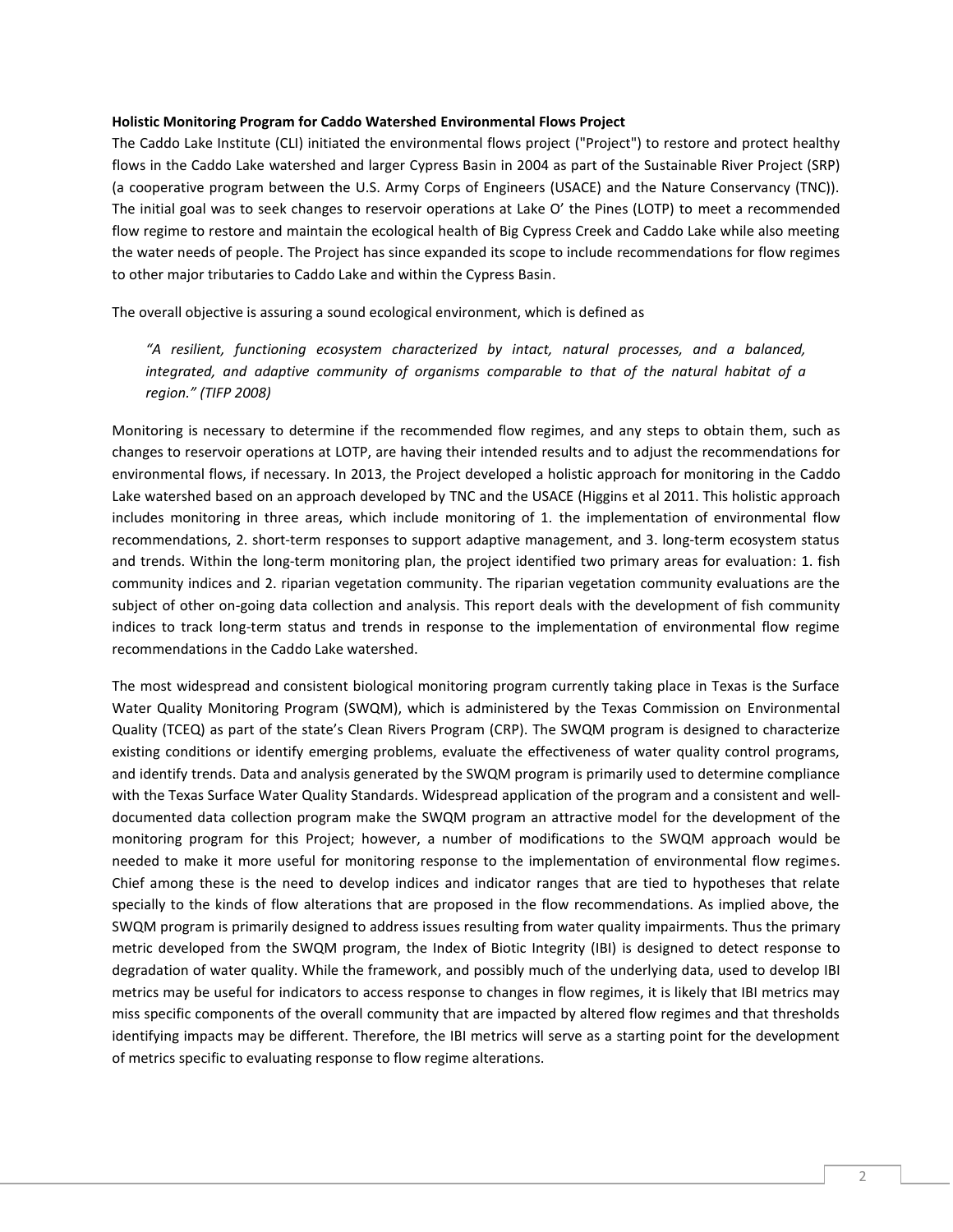Incorporating a monitoring program designed to detect responses to flow regime alternations within the established program such as SWQM would have a number of advantages (Maidment et. al. 2005), however after reviewing the current SWQM program in the Cypress Basin it was determined that, at least at this early stage, the level of effort required, both in terms of the special extent and frequency of occurrence, would be better addressed with a collection effort directed specifically at this task. Fortunately, the Texas Park and Wildlife Department (TPWD) has a program called "BioBlitz" that they were able to direct to the Caddo watershed in 2014. A BioBlitz is an intensive effort to collect and categorize fish, insects, mussels, etc. and survey habitat. The sampling protocol of the BioBlitz program is in many ways consistent with SWQM and TNC and CLI were able to meet with TPWD staff and provide input to the BioBlitz sampling protocol to address the specific interests of the Project. The remainder of this report describes three steps in the development of fish community indices for long term monitoring of response to implementation of environmental flow regime recommendations in the Caddo Lake watershed. These are:

- 1. Review existing historical fish sampling data and develop hypotheses of responses in fish community to alterations from natural flow regimes,
- 2. Collect additional data for tracking long term trends in fish community
- 3. Propose specific metrics and threshold levels that will be carried forward as part of the long-term monitoring program.

## <span id="page-3-0"></span>**1 Review of Existing Historic Fish Sampling Data**

Analysis of existing fish community data has been and continues to be an integral part of the Project. (CLI, 2008) The earliest data collection efforts in the Cypress Basin were made in the 1950s by the Texas Game and Fish Commission. (TGFC 1953, 1959). These collections describe a community dominated by cyprinids [\(Figure 1-1\)](#page-3-1).



<span id="page-3-1"></span>**Figure 1-1 Percent by family of fish community in Big Cypress in the 1950s**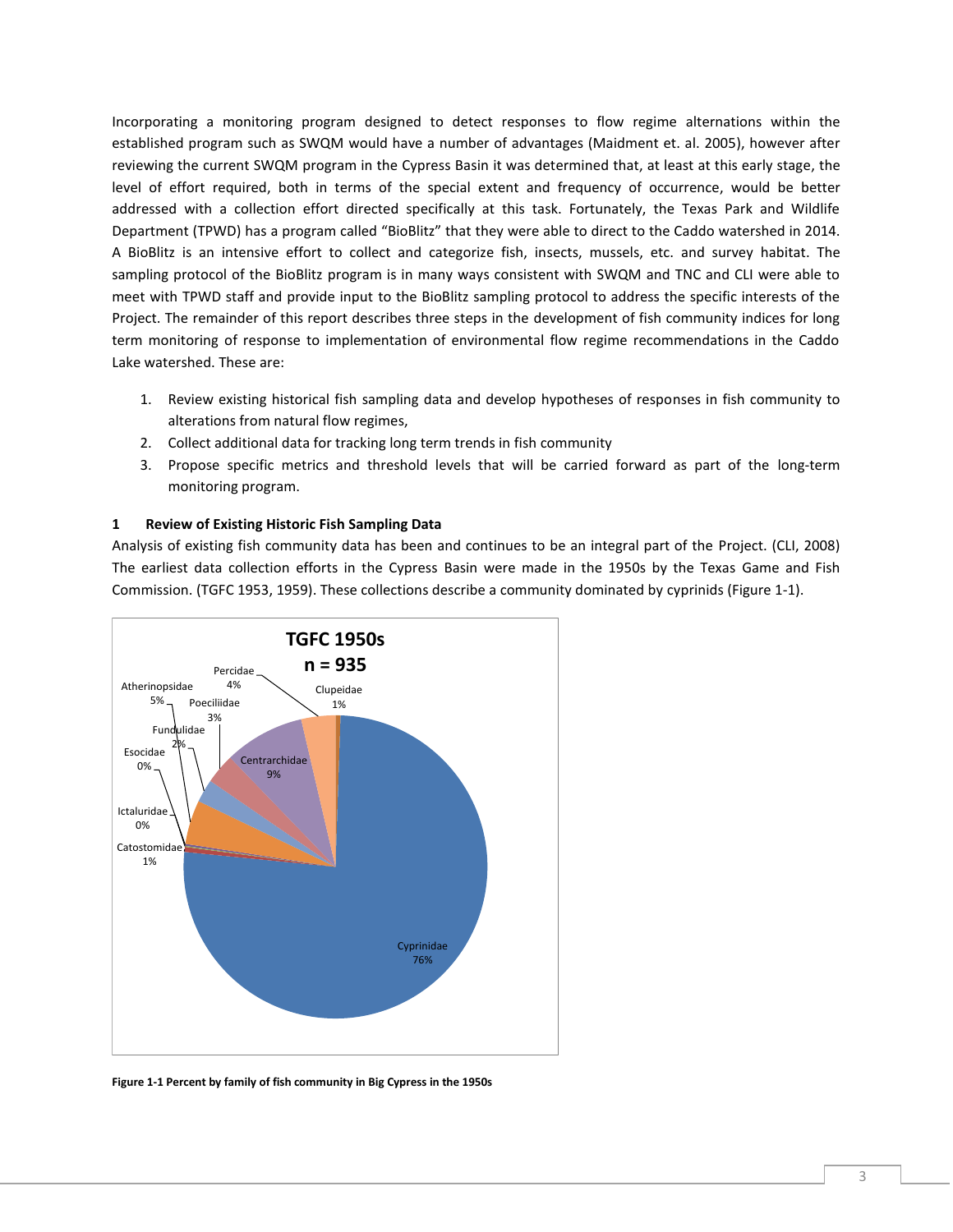

During the 1980s and 1990s several water proposed development projects lead to the collection of additional data by the USACE and USFWS. These collections show a marked change in the distribution of families [\(Figure 1-2\)](#page-4-0).

<span id="page-4-0"></span>**Figure 1-2 Percent by family of fish community in Big Cypress in the 1990s**

A review of this data lead to the conclusion that "the ichthyofauna of the Cypress Creek basin appears to have shifted from assemblages dominated by cyprinids, percids, and cyprinidontids in the 1950s to assemblages dominated by centrachids, other cyprinids, clupeids, and atherinids in the 1980s." (Hoover unpublished manuscript). More recent community level sampling efforts conducted as part of the Caddo SRP project have been consistent with this finding. [\(Figure 1-3\)](#page-5-2)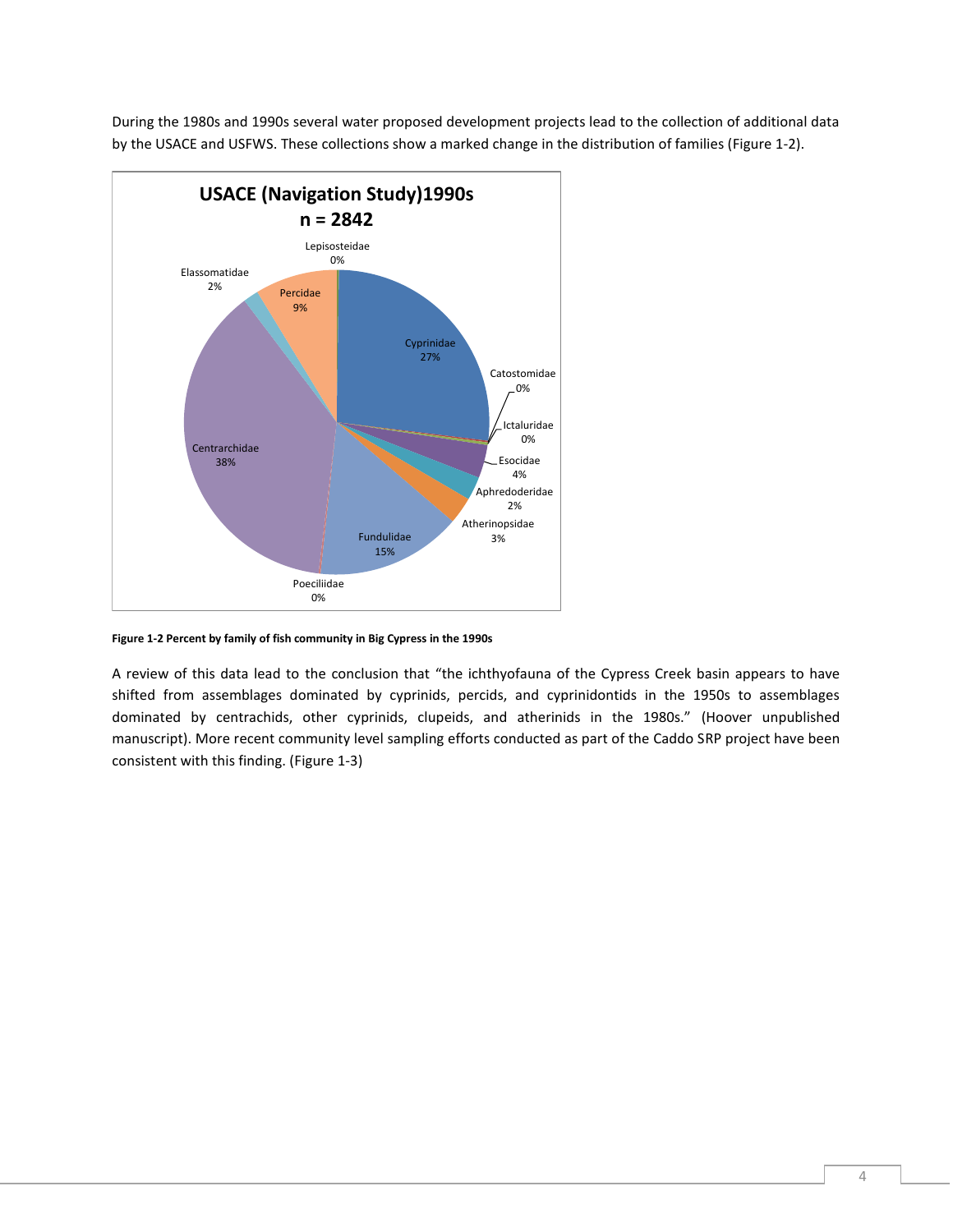

<span id="page-5-2"></span>**Figure 1-3 Percent by family of fish community in Big Cypress in the 2000s**

This shift in the community from riverine specialists to generalist is a well-documented response to altered flow regimes. It has been the working hypothesis of this Project that a restoration of critical components of the natural flow regime will provide the habitat conditions supportive of a balanced, integrated, and adaptive community of organisms comparable to that of the natural habitat of the region. More specific than the family level analysis, the hypothesis relates habitat conditions provided by different flow regimes and is supported by data analysis indicating that reproductive guilds that include riverine obligate species appear to be declining while more generalist species appear to be increasing.

<span id="page-5-1"></span>

|                                                                                                                     | Table 1 Trends in reproductive guilds in terms of relative abundances. (Pelagophils: Obligate riverine species, broadcast-pawn buoyant eggs |
|---------------------------------------------------------------------------------------------------------------------|---------------------------------------------------------------------------------------------------------------------------------------------|
| within current, Lithophils: Includes most centrarchidae, spawn elliptical egg envelopes over rock or gravel nests.) |                                                                                                                                             |

| Reproductive Guild | 1953-54 | 1995  | 2006  |  |
|--------------------|---------|-------|-------|--|
| Non guarders       |         |       |       |  |
| Open Substratum    |         |       |       |  |
| Pelagophilis       | 22.49   | 7.25  | 0.072 |  |
|                    |         |       |       |  |
| Guarders           |         |       |       |  |
| Nest Spawners      |         |       |       |  |
| Lithophils         | 7.38    | 42.58 | 56.15 |  |

#### <span id="page-5-0"></span>**2 Data Collection**

The BioBlitz sampling program is based on TPWD guidelines that have been used by the SB2 Texas Instream Flow Program and is consistent with procedure and methods used in the SWQM protocol. The goal of the fish sampling effort was to collect a representative sample of the species present in their relative abundances. All available habitats and combinations of habitats were sampled. Beyond the minimum efforts, sampling continued until no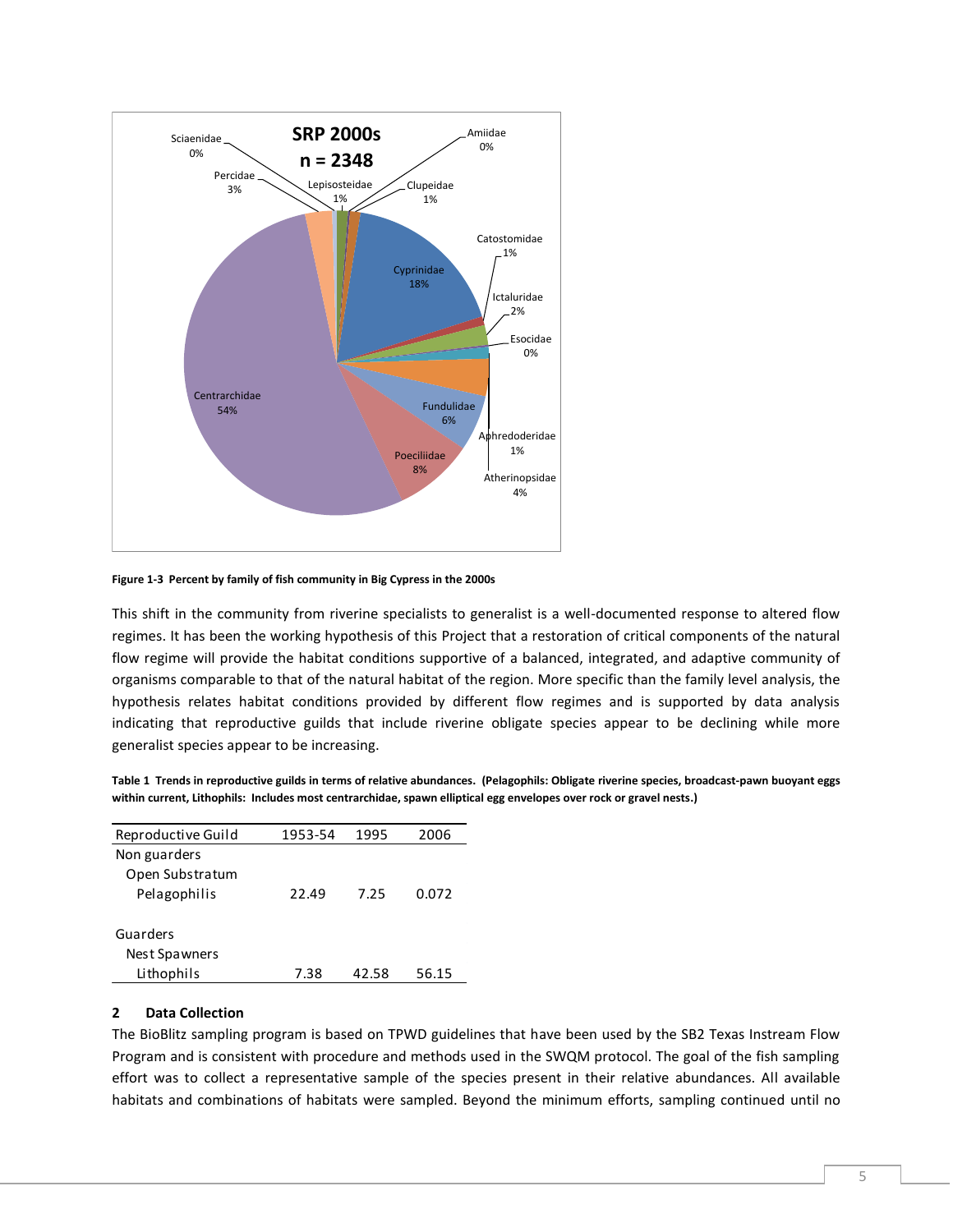additional species were collected. In most streams, fish were collected using multiple gear types—seines and electrofishers. The habitat team will worked with the sampling team and recorded habitat data for each seine haul and electrofishing effort.

Fish, benthic macroinvertebrate, mussel, water quality and riparian, and instream habitat data were collected at one oxbow and sites on Big, Little and Black Cypress Bayous upstream of Caddo Lake. The complete details of the sampling efforts and summary of results are provided in the attached BioBlitz report prepared by TPWD. A brief summary is provided below.



The summary of the activity includes: At least 26 species of fish were collected. The fish samples are still being processed, so the species number will likely increase. Fish collected include at least 6 species of sunfish, Spotted and Largemouth Bass, Spotted and Longnose Gar, Bowfin (pictured above), Spotted Sucker, Pirate Perch, 3 species of darters, Channel Catfish, madtoms and several minnow species. Of the fish species collected, at least one, the Blackside Darter, is listed as state threatened by TPWD. A healthy mussel population was also found in the bayous (9 species collected in photo below), including one state threatened species, the Texas Pigtoe.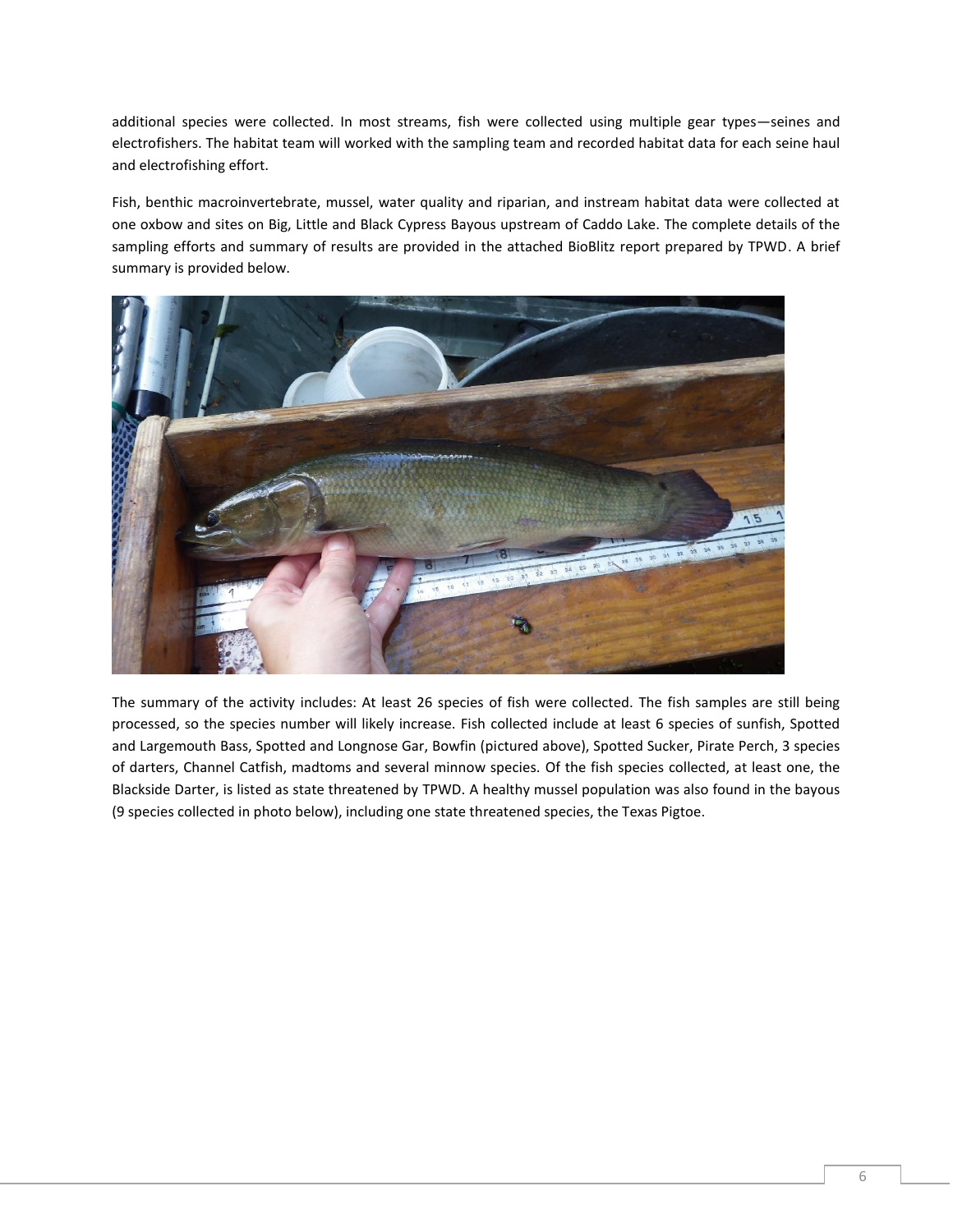

On top of collecting fish and invertebrate data, the overall stream health was measured by assessing the riparian corridor and instream habitat and stream water quality. All of the data collected will serve as a benchmark to measure how the river changes through time. This study will serve as a new starting point for a continued biological monitoring program in the watershed.

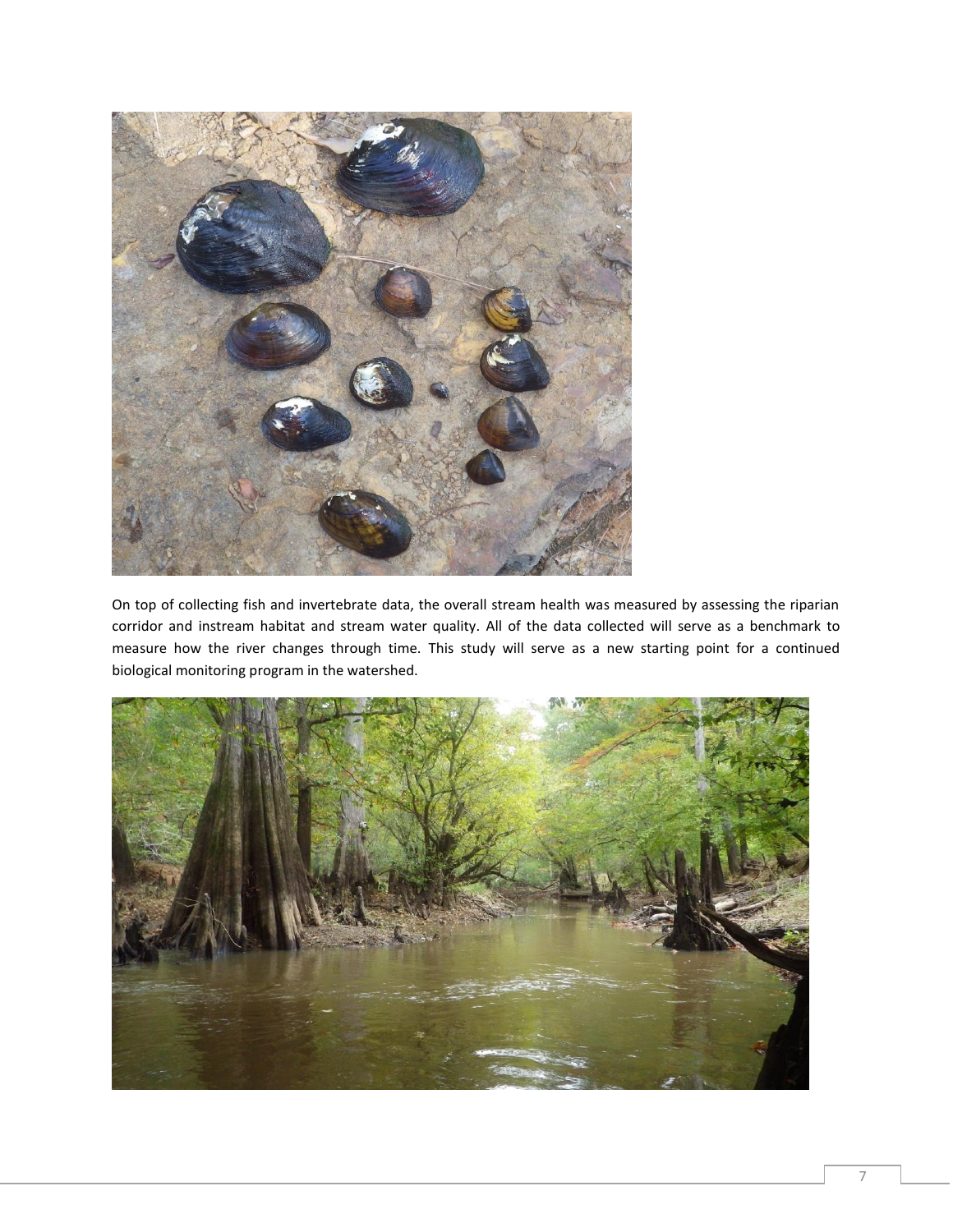### <span id="page-8-0"></span>**3 Analysis and Recommendations**

Once the BioBlitz report is completed, data will be analyzed and appropriate metrics calculated. Deviations from expected results (e.g. presence or absence of expected species) will be noted. Potential explanations for deviation will be hypothesized and sampling protocol will be adjusted as necessary.

The indicators will consist of a suite of metrics to evaluate the response of flow-sensitive species to restoration of natural flow regimes. The development of indicators will begin with review of the IBI (Index of Biotic Integrity). An IBI combines several metrics within three broad categories (species richness and composition, trophic composition, and fish abundance and condition) to produce an IBI score and, based on that score, classify the integrity of the stream (limited, intermediate, high or exceptional). In Texas, the IBI has been used primarily for receiving water assessments and the metrics and scores that have been developed are considered sensitive to changes in water quality.

The biological subcommittee will consider expansion and refinement of select metrics within the IBI that may be more sensitive to restoration of the natural flow regime. A similar approach has been initiated in the Sabine Basin, which may serve as a model for the development of metrics specific to the Cypress Basin.

The biological subcommittee will begin by addressing the following questions.

- 1. Which species or guilds have responded (increasing or decreasing) in response to altered flow regimes in Big Cypress?
- 2. What species, within families included above, would expect to show a response to a restoration of a more natural flow regime? Are particular guilds (habitat, reproductive, feeding) important indicators?
- 3. What specific metrics need to be calculated (richness, diversity, etc.) and would these need to be tied to specific life stages? This would be used to inform the next question.
- 4. Is the current clean rivers program protocol able to capture the data that are needed? If not, what modifications are needed?
- 5. Can a natural range of variability (NRV) or something analogous to an IBI score be developed to define expected results? What is good and what is bad based on sampling results and how can that be communicated in a way that would validate, refute or suggest modification to the flow recommendations? What is the expected time frame for seeing a response? Are there any means to control for or consider confounding variables?

Initially, thresholds will be defined based on application of metrics developed above to historical fish collections. Synoptic sampling efforts have been conducted during at least three time periods (in the 1950s, 1990s and 2000s) which will be used to construct baseline references for range of natural variability in biotic assemblages. Although the specific indicator indices have not yet been finalized, the biological sub-committee has been assembling and analyzing historical collections and made preliminary evaluations of long-term trends (Figure 3 and 4). Primary findings are consistent with previous hypotheses, namely that "The ichthyofauna of the Cypress Bayou basin appears to have shifted from assemblages dominated by cyprinids, percids, and cyprinidontids in the 1950s to assemblages dominated by centrachids, other cyprinids, clupeids, and atherinids in the 1980s." This analysis may help to inform indicator selection, provide initial estimates of threshold targets and may direct short term monitoring efforts aimed at developing better understanding between flow and habitat.